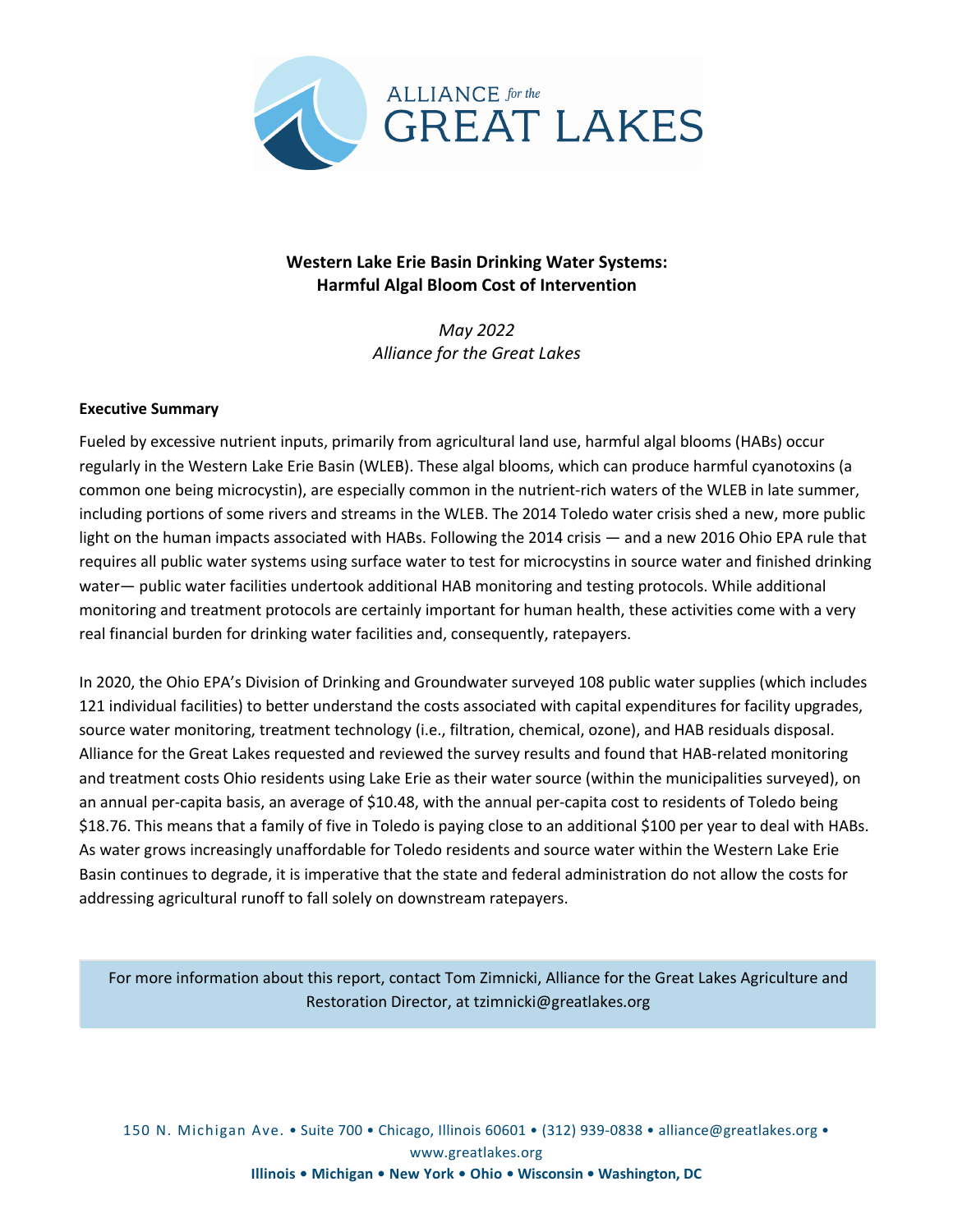## **Background and Introduction**

Harmful algal blooms (HABs) occur regularly in the Western Lake Erie Basin (WLEB). Produced by cyanobacteria (blue-green algae), HABs are especially common in the nutrient-rich waters of the WLEB in late summer, including portions of some rivers and streams in the WLEB. For the purposes of this case study, the WLEB includes any waters within the boundaries of the Maumee Nutrient Total Maximum Daily Load project that serve as water sources for public water systems (PWSs). Collectively, surface waters in this analysis provide drinking water for over 1 million people in the region. The occurrence of HABs can complicate drinking water treatment processes and raise costs for PWSs, and consequently, ratepayers. This study characterizes HAB-related expenses related to upgrades, monitoring, treatment, and disposal of residuals at water treatment plants (WTPs), based on the findings of a 2020 survey administered by the Ohio EPA's Division of Drinking and Groundwater (DDAGW).

## **HAB Prevalence and Effects**

Of the various cyanotoxins that HABs produce, microcystins are the most prevalent in the WLEB. The Ohio





people interact with surface

water during those months. Unfortunately, Figure 1 does not include detections between 0.3 μg/L and 1.6 μg/L, which would increase the total quantity of detections shown and depress the pattern of seasonal variation.

Figure 2 illustrates source waters within the WLEB — as defined above — and health-based microcystin threshold exceedance(s) at that site during the selected time frame. The yellow, orange, and red pins indicate PWS source water concentrations at or above 0.3, 1.6, and 8.0

μg/L, respectively. For reference, 8 μg/L is the microcystins threshold value for recreational uses. Blue pins represent non-detect samples, and green pins represent concentrations of less than 0.3 μg/L. In addition to potentially serious health effects from cyanotoxins, cyanobacteria can also cause drinking water taste and odor issues. To address HABs, PWSs may need to implement additional source water monitoring, in-plant treatment



*Figure 2. Geographic distribution of PWS source water microcystin detections 2012-2021. Source: OEPA Harmful Algal Blooms Monitoring dashboard.*

Environmental Protection Agency (OEPA) has tracked microcystin detections greater than 1.6 micrograms of microcystins per liter (μg/L) in PWS source waters since 2010, and the statewide results are shown in Figure 1.

The U.S. Environmental Protection Agency's 10-day

exposure guidelines for avoiding adverse health effects from microcystins in drinking water specify no more than 0.3 μg/L for children under the age of 6 and other vulnerable populations, and no more than 1.6 μg/L for anyone over the age of 6. As shown in Figure 1, over a ten-year period, close to 800 detections were reported during the critical months of August and September. These months are particularly important because many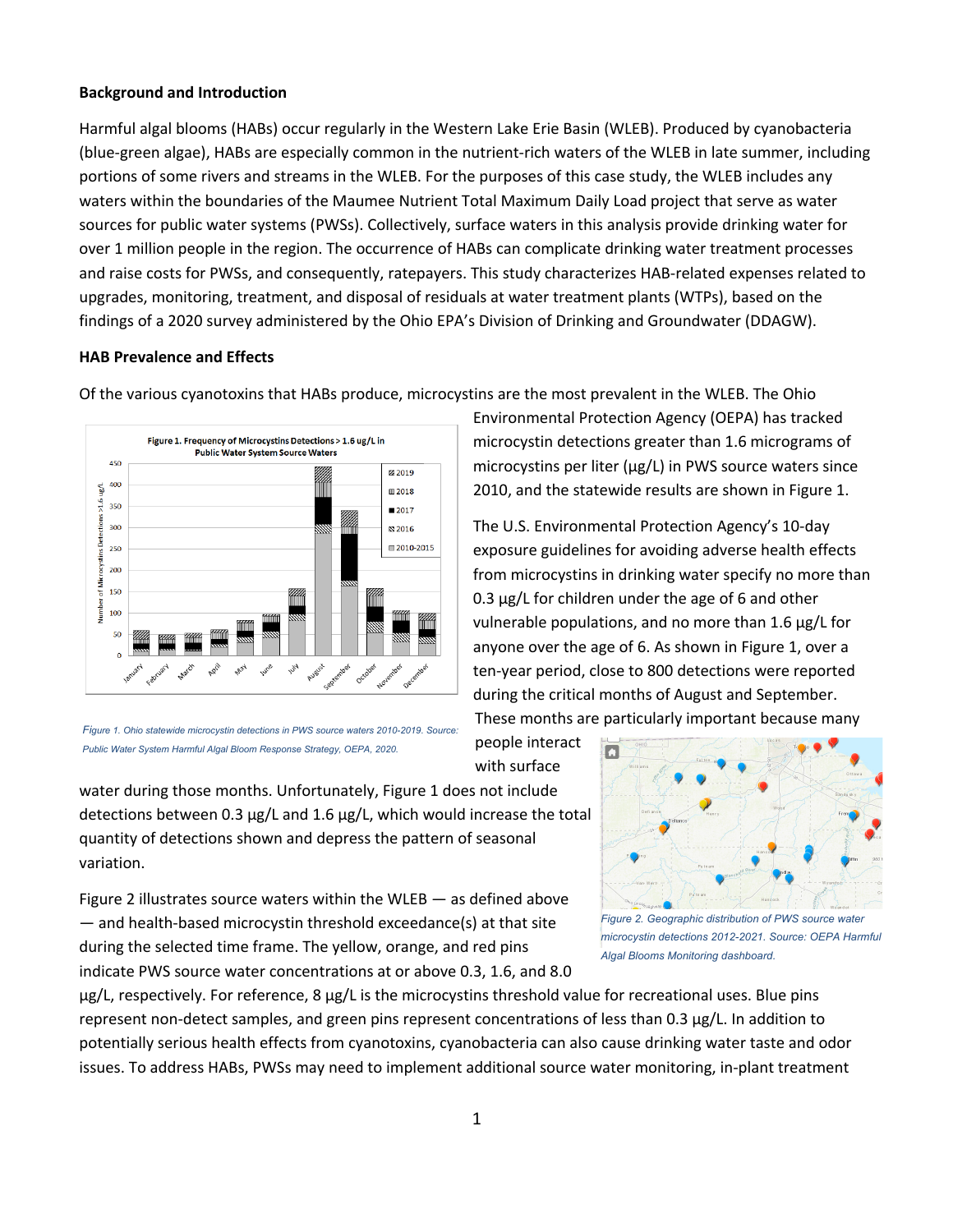technologies, and ultimately disposal of HAB residuals, all of which may require new and/or increasing investments.

#### **PWSs Costs of Intervention**

The costs to PWSs related to HABs include capital expenditures for facility upgrades; ongoing costs for source water monitoring and algae control; in-plant treatment, such as filtration, chemical, and ozone controls; and residuals disposal. Various data sources provide estimates of the potential range of costs, but these "snapshots" do not necessarily provide a full accounting of the costs of intervention. In 2020, a survey administered by the DDAGW was sent to 108 PWSs (which includes 121 facilities) to facilitate a better understanding of the full range of HAB-related costs. DDAGW received 51 responses to the survey, including from 13 PWSs in the WLEB, thus serving as the primary data source for estimating the costs incurred by these PWSs. A business impact analysis (BIA) of the statewide responses to the DDAGW survey was undertaken by Ohio's Common Sense Initiative division to estimate costs related to the enhanced HAB-monitoring requirements that took effect in 2020. The BIA is required to understand the costs associated with new or increased state regulations.

## *Monitoring Costs*

As reported in the BIA, based on responses to the DDAGW survey, estimated statewide microcystin monitoring and cyanobacteria sample screening costs ranged from \$1,000 to \$100,000 annually, with an average cost of \$17,313. In contrast, the DDAGW survey reported slightly higher costs for the 13 PWSs in the WLEB with an annual range of \$3,000 to \$100,000, and an average of \$21,445. Including for estimated annual expenses associated with algae-related source water monitoring that is beyond the required compliance monitoring for microcystins and cyanobacteria screening  $-$  including staff and supply expenses (all algae-related monitoring)  $$ increases the annual average expenses to \$32,568 for the 13 PWSs in the WLEB.

#### *Treatment Costs*

Annual source water algae control (e.g., algaecide, alum, oxidants) costs for WLEB PWSs ranged from \$0 to \$140,000, with an average cost of \$20,778 reported in the DDAGW survey. Annual in-plant algae treatment activity (e.g., ozone, powdered and/or granulated activated carbon, chemical additives) costs ranged from \$0 to \$750,000, with an average cost of \$150,800. Note that only the City of Defiance reported costs (\$15,000) related to source water protection activities in headwater areas, such as implementing nutrient runoff reduction strategies.

## *Residuals Disposal Costs*

Cyanotoxins may be present in water treatment residuals (WTRs), which may require additional expenses for disposal. Ohio has a permitting process that allows for WTR land application as beneficial reuse on agricultural land, however, any residuals that exceed allowable concentration thresholds for microcystins or other contaminants must be landfilled. In the DDAGW survey, six WLEB systems estimated annual costs for landfill disposal, which ranged from \$300 to \$1 million (Toledo). Toledo noted that if all its WTRs required landfill disposal, that cost would near \$3 million annually. The average annual cost — across the six WLEB systems that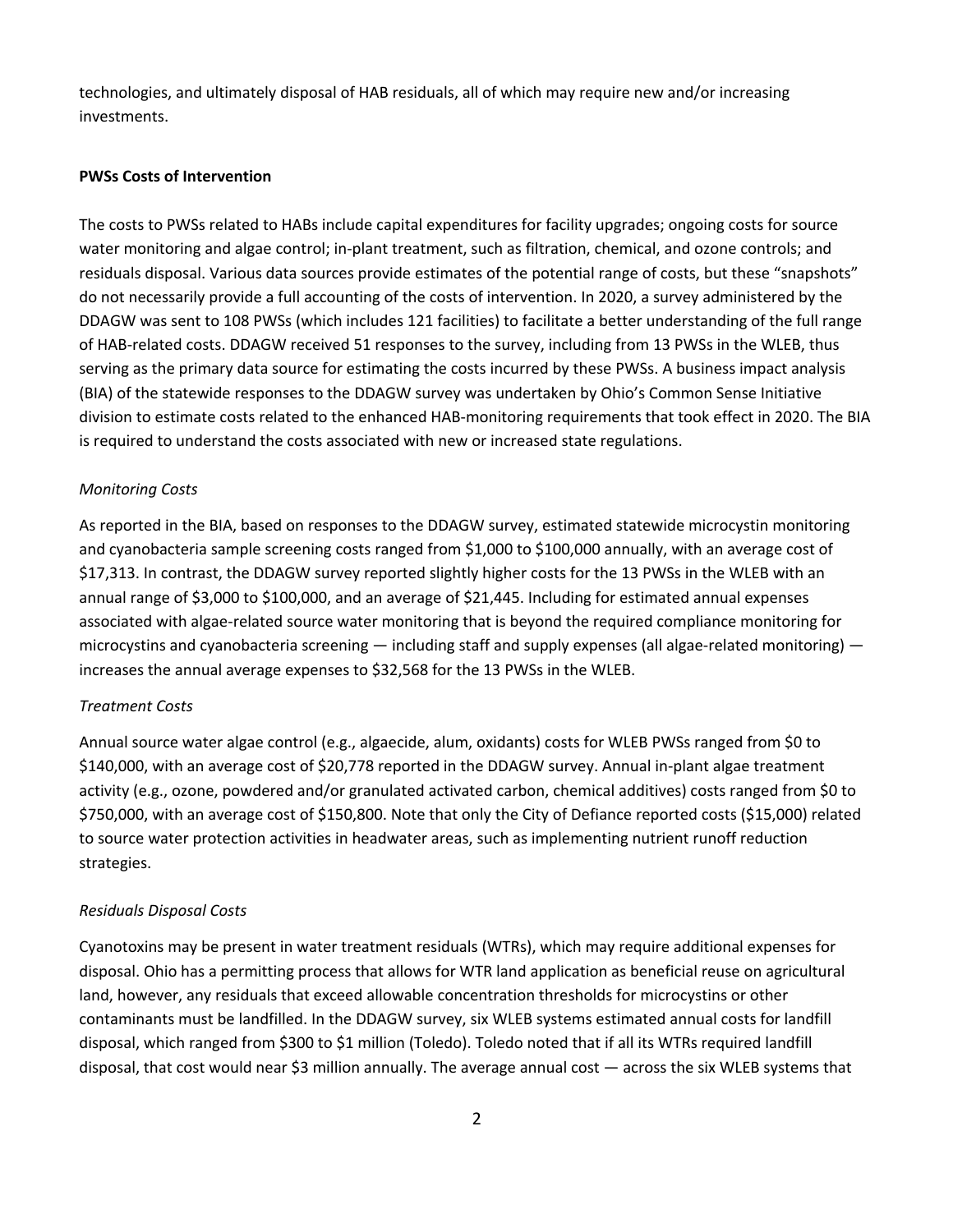reported data — is \$220,383 (assuming \$1,000,000 for Toledo). Several systems reported "unsure" or "N/A" for residual disposal costs; if we assume those disposal costs to be \$0, then the average cost is \$101,715 across all 13 WLEB systems.

## *Capital Costs*

Eight WLEB systems in the DDAGW survey reported capital costs for HAB-related plant upgrades. Capital costs for plants making upgrades for HAB compliance ranged from \$35,000 to \$80 million (Toledo), with an average capital cost of \$14.1 million. The Toledo PWS website provides another estimate of \$107 million for total HAB-related capital investments, but this analysis used the investment Toledo reported in the DDAGW survey. HAB capital expenses for Toledo total 16% of the overall completed and planned capital expenditures for plant upgrades from 2012 through 2023. To date, per-capita capital expenditures across WLEB PWSs ranged from \$1.34 to \$166.67. In addition, other large PWSs in the WLEB — but DDAGW survey non-respondents — also incurred HAB-related capital costs, as detailed in a 2019 USEPA publication.

## *Costs Per Capita*

As reported by the DDAGW for the six PWSs with Lake Erie intakes, which included systems that fall outside the WLEB, the annual costs for HAB-related monitoring and treatment on a per-capita basis range from \$0.48 (Ashtabula) to \$31.43 (Put-In-Bay Village), with an average of \$10.48. Toledo's annual per-capita costs were \$18.76. These costs do not include debt service for HAB-related capital expenditures.

## **Conclusions**

Aggregating the various operational costs of monitoring, treatment (including source protection/mitigation), and residuals disposal, the annual HAB-related costs averaged \$305,862 across the 13 water systems in the WLEB represented in the DDAGW survey. These additional annual costs reported to DDAGW, as well as debt service related to HAB-related capital expenditures, are likely to drive higher costs for ratepayers. The PWS systems in the WLEB also reported a higher average likelihood of needing plant upgrades for HAB compliance within five years than did systems statewide (57% vs. 39%, respectively). In practice, this means that PWS ratepayers will likely assume all or a portion of HAB-related cost increases, with more to come as systems invest in capital upgrades. While it is likely that a disproportionate burden of future PWS costs associated with HABs remediation will likely fall on ratepayers, funding sources available from OEPA and other federal agencies to address HABs may reduce the burden on ratepayers. For example, Sandusky City received financial assistance of \$2.1 million from the Drinking Water State Revolving Fund (DWSRF) to upgrade its Powdered Activated Carbon feed program. After finding microcystin levels ranging from 570 to 20,000 μg/L in its reservoir, the Bowling Green WTP received \$3.35 million in DWSRF assistance and additional state funding. Importantly, DWSRF assistance is largely restricted to capital expenses, with some set-asides for operational expenses (USEPA, 2019).

OEPA's DDAGW effort to survey and compile this information should be commended. The information gleaned from the survey provides a better, albeit still incomplete, understanding of the financial impact that HABs have on municipalities and highlights the real financial burdens faced by municipalities to address HABs. Currently, DDAGW does not plan to administer additional HAB cost surveys. However, due to the highly variable annual costs associated with treating HABs (based on severity and duration of bloom growth), the Alliance believes it is critical to readminister this survey at regular intervals. We also recommend that future surveys strive for more